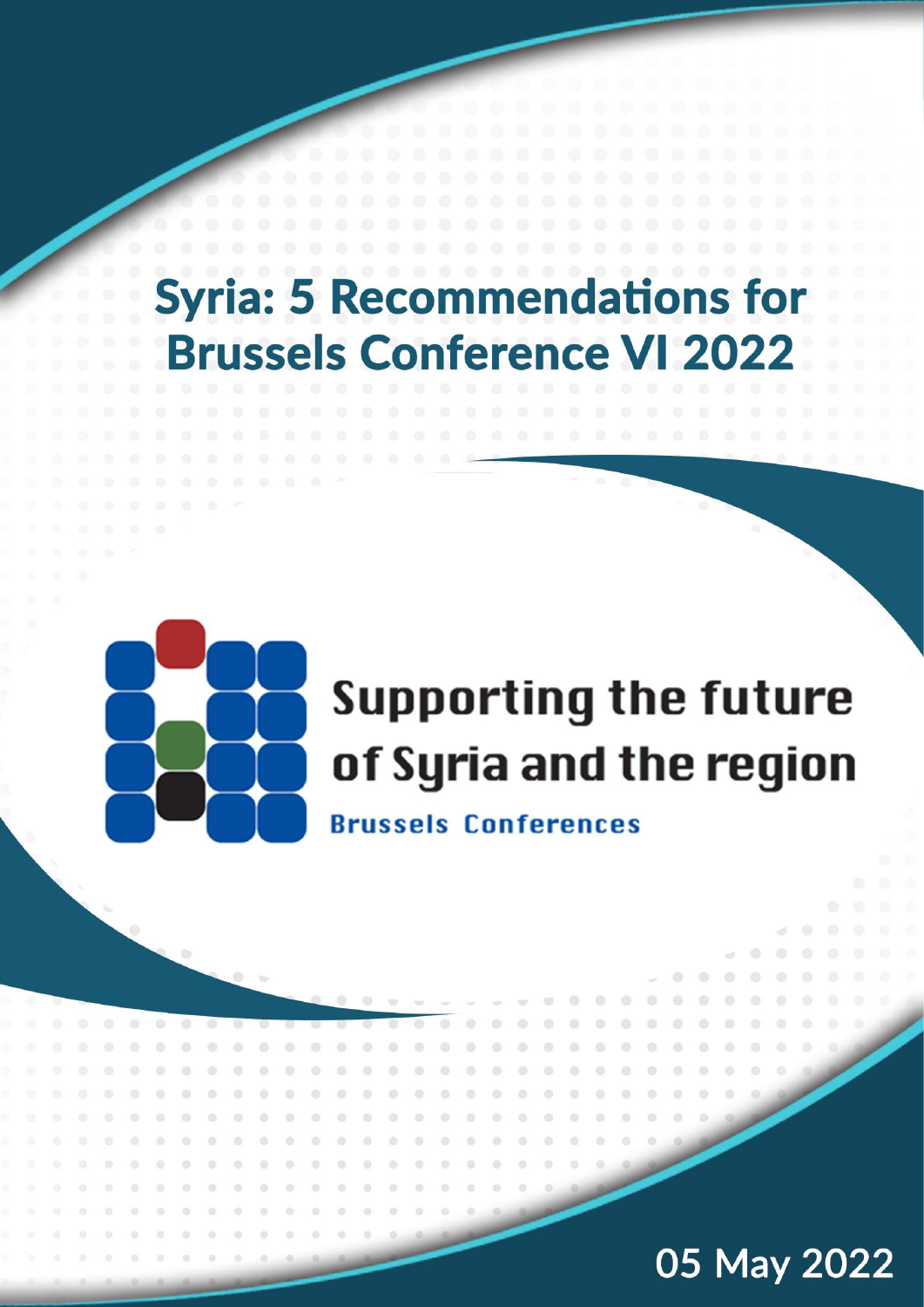$\overline{\phantom{0}}$ 

 $\overline{\phantom{0}}$ 

#### **Syria: 5 Recommendations for Brussels Conference VI 2022**

Syrian organizations call on stakeholders to protect aid from abuse, prevent the deportation of refugees to Syria, support an inclusive peace process, systematically investigate the impact of sanctions on civilians, and prioritize Syrians' food and water security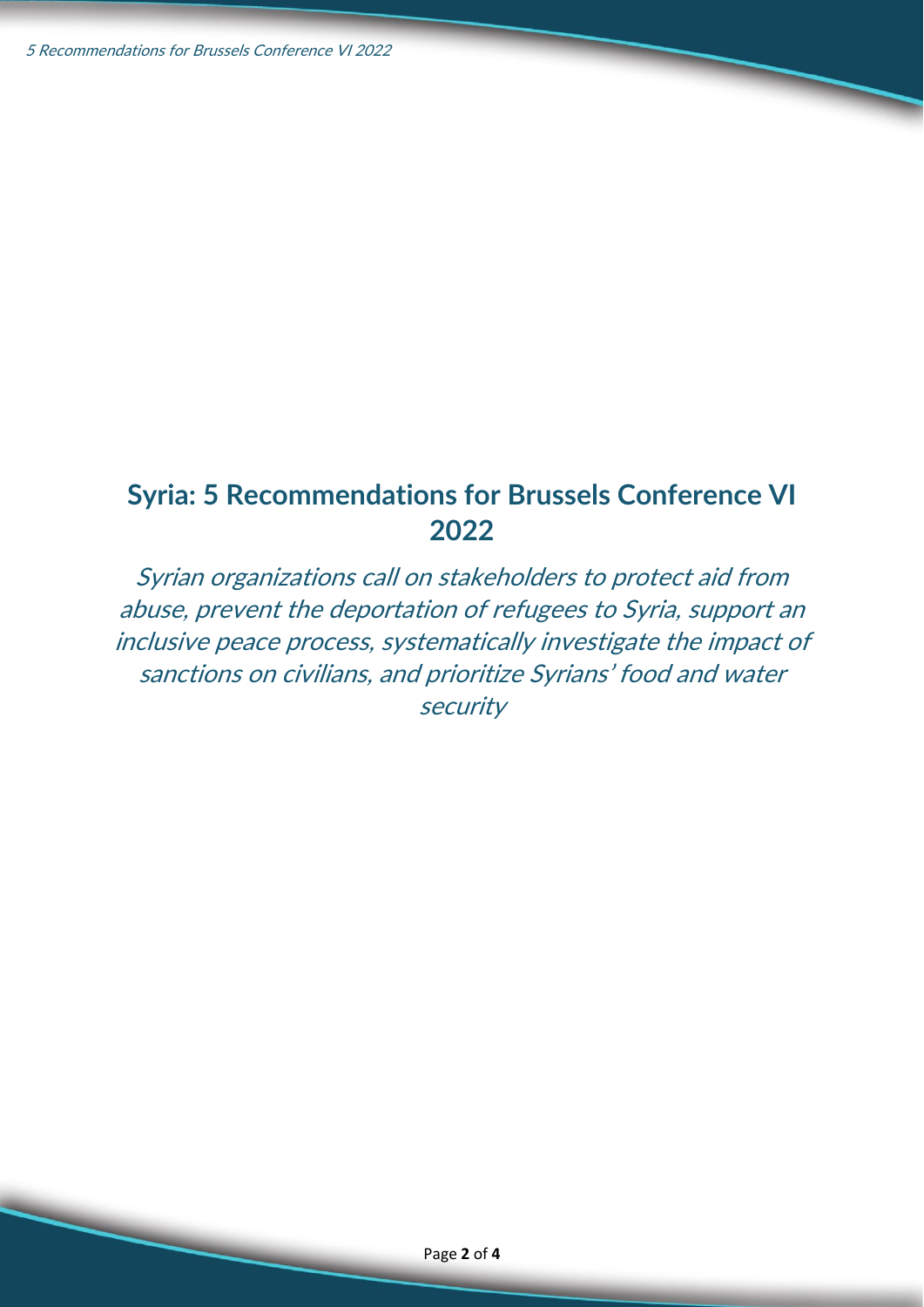In May 2022, Brussels will host the [sixth annual Brussels Conference.](https://www.eeas.europa.eu/eeas/brussels-vi-conference-supporting-future-syria-and-region_en#44889) Organized by the European Union, the Brussels Conference raises vital funds for the humanitarian support of Syrians, provides a valuable forum for international dialogue concerning the future of Syria and the region, and sets the tone for global engagement with the Syrian crisis for the next year.

The humanitarian crisis in Syria this conference will address is just as desperate as it was six years ago when the first Brussels Conference was organized. 11 years into the Syrian conflict[,](https://ec.europa.eu/echo/where/middle-east/syria_en#:~:text=According%20to%20the%20latest%20humanitarian,people%20urgently%20need%20humanitarian%20assistance.) [14.6 million](https://ec.europa.eu/echo/where/middle-east/syria_en#:~:text=According%20to%20the%20latest%20humanitarian,people%20urgently%20need%20humanitarian%20assistance.) Syrians rely on humanitarian aid to meet their daily needs and [97%](https://ec.europa.eu/echo/where/middle-east/syria_en#:~:text=According%20to%20the%20latest%20humanitarian,people%20urgently%20need%20humanitarian%20assistance.) of Syrians live below the poverty line.

With so many Syrians in need, it is vital for participants of this year's conference to protect aid distribution from politicization and abuse, and to use this conference to empower Syrians on the path towards truth, justice, and peace. Keeping this in mind, the undersigned Syrian organizations offer the following recommendations:

#### **1. Protect Aid from Abuse and Politicization**

As donors pledge aid, the United Nations and the European Union, who fund and oversee much of this aid, must consider which projects to fund. They should take special care that individuals and groups accused of human rights violations are not allowed to profit from the humanitarian vulnerability of civilians. Multiple parties to the conflict have used aid distribution for political purposes, withholding aid for retaliatory purposes. Humanitarian aid must remain apolitical and nondiscriminatory. All Syrians, wherever they live in the country, or whatever their demographic background, are entitled to life-saving support.

Furthermore, donors should take special care that their funding does not support projects which aspire towards demographic engineering. [13.5 million](https://www.worldvision.org/refugees-news-stories/syrian-refugee-crisis-facts) Syrians have been displaced over the course of the conflict. As the international community works towards creating a Syria which is safe to live in and return to, donors should support projects which honor the rights of the original inhabitants and support them in their efforts to rebuild and strengthen their communities. One way to monitor this issue would be the creation of an independent mechanism, overseen by the United Nations, which verifies that projects do not contribute to demographic engineering by any party to the conflict.

#### **2. Safeguard the Rights of Refugees and Asylees and Prevent their Deportation**

Syria is not safe and will not be safe for the foreseeable future. Despite this fact, countries continue to forcibly deport Syrians back to Syria, where they may be abused, detained, and/or forcibly disappeared. All refugees and asylum seekers, regardless of their country of origin, their religion, or their demographic background, deserve to be treated with dignity and empathy. It is imperative that the participants in this year's Brussels Conference reaffirm their commitment to Syrian refugees and condemn initiatives to forcibly deport them without grounds.

Countries which have become home to Syrian refugees and asylum seekers must be provided the support they need to protect and care for these vulnerable communities; however, donors should stipulate that aid should go directly towards the support of Syrian refugees and asylum seekers, not towards deportation camps and initiatives which forcibly return them to Syria.